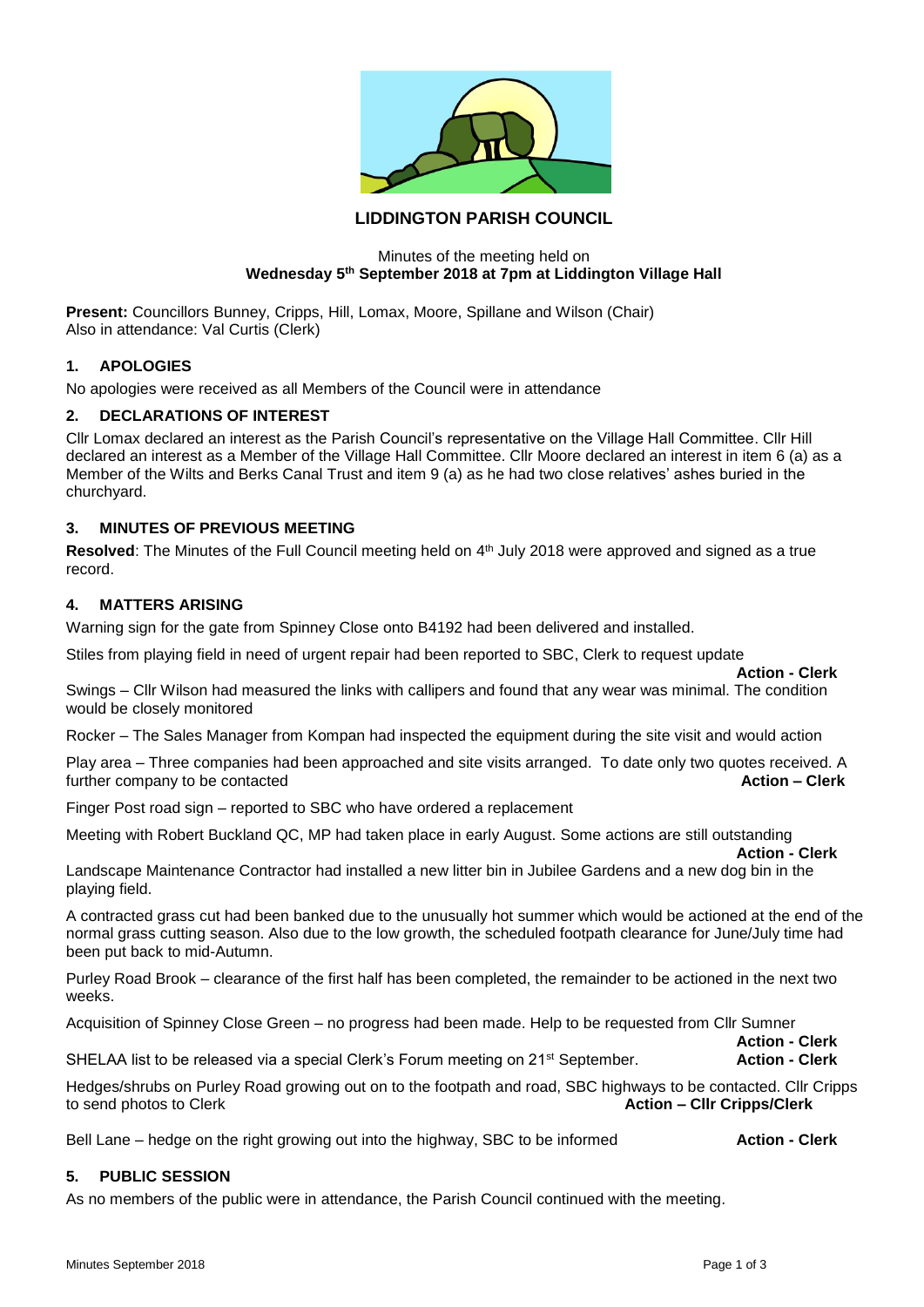# **6. PLANNING MATTERS**

# **(a) To consider any planning applications:**

**Application:** S/HOU/18/1140 **Location:** Phase 3, Badbury Park Land at Commonhead Swindon **Proposal:** Outline planning application for the erection of up to 300 dwellings and public open space with associated works, including noise attenuation bunds, structural landscaping and drainage infrastructure – All matters reserved.

**Resolved:** the following to be submitted

At its meeting on 5th September 2018, Liddington Parish Council agreed that it wished to formally object to this application on the following grounds:

- 1. We object to the change of use from Commercial to Housing as at a recent meeting re a proposed Science Park, it was suggested that there is a need for more employment land in the area
- 2. The Parish Council agrees and fully supports the comments made by Highways England regarding the improvements needed to be made to Junction 15 of the M4 and the A419 prior to the number of dwellings exceeding 800.
- 3. If, despite our objections the outline planning application is passed, it must be on the basis of access being via Badbury Park and traffic management measures in place as contained in the application, not watered down as suggested by other objectors. The use of Day House Lane as a rat run has increased significantly in recent times with excessive speeds and no consideration or respect for the status of the road or the recreational users such as cyclists, walkers and horse riders. There must be no question of Day House Lane being used as an access route into the Badbury Park development because of the potential effects on roads in nearby villages.
- 4. We fully support the objections raised by the Wilts and Berks Canal Trust
- 5. As the proposal is for high density housing, therefore giving the area an unduly urban appearance, we object due to the proximity of the development to the AONB.
- 6. We also question the air quality of those houses being proposed close to the junction of the M4/A419

### **Application**: S/HOU/18/1238

**Location**: 27 Hillside Cottages, Purley Road, Liddington, SN4 0HA **Proposal**: Erection of a two-storey side extension and detached garage **Resolved**: the following comment to be submitted

Liddington Parish Council has no objections to the proposal but would like the following to be considered:

The front elevation needs to be in keeping with the rest of the property and those adjacent to it, with particular reference to the upstairs windows of the extension as they do not appear to match with the original building

### **(b) It was noted that the following application had been granted permission:**

S/HOU/18/0993 – Street House Farm – Erection of a single storey rear extension and two storey extension to existing annex - granted

### **7. WARD COUNCILLOR REPORT**

There was no Ward Councillor's report as Cllr Sumner was unable to attend the meeting

# **8. FINANCE**

- **(a)** It was **resolved** to approve payment of the following**:**
	- Clerks expenses £88.77
	- Resident's expenses bulbs and plants £51.75
	- Liddington Village Hall invoice 018/0033 £30.00
	- Members expenses Unlimited web hosting £10.77
- **(b)** It was **resolved** to ratify the following payment made between meetings:
	- Members expenses £21.80